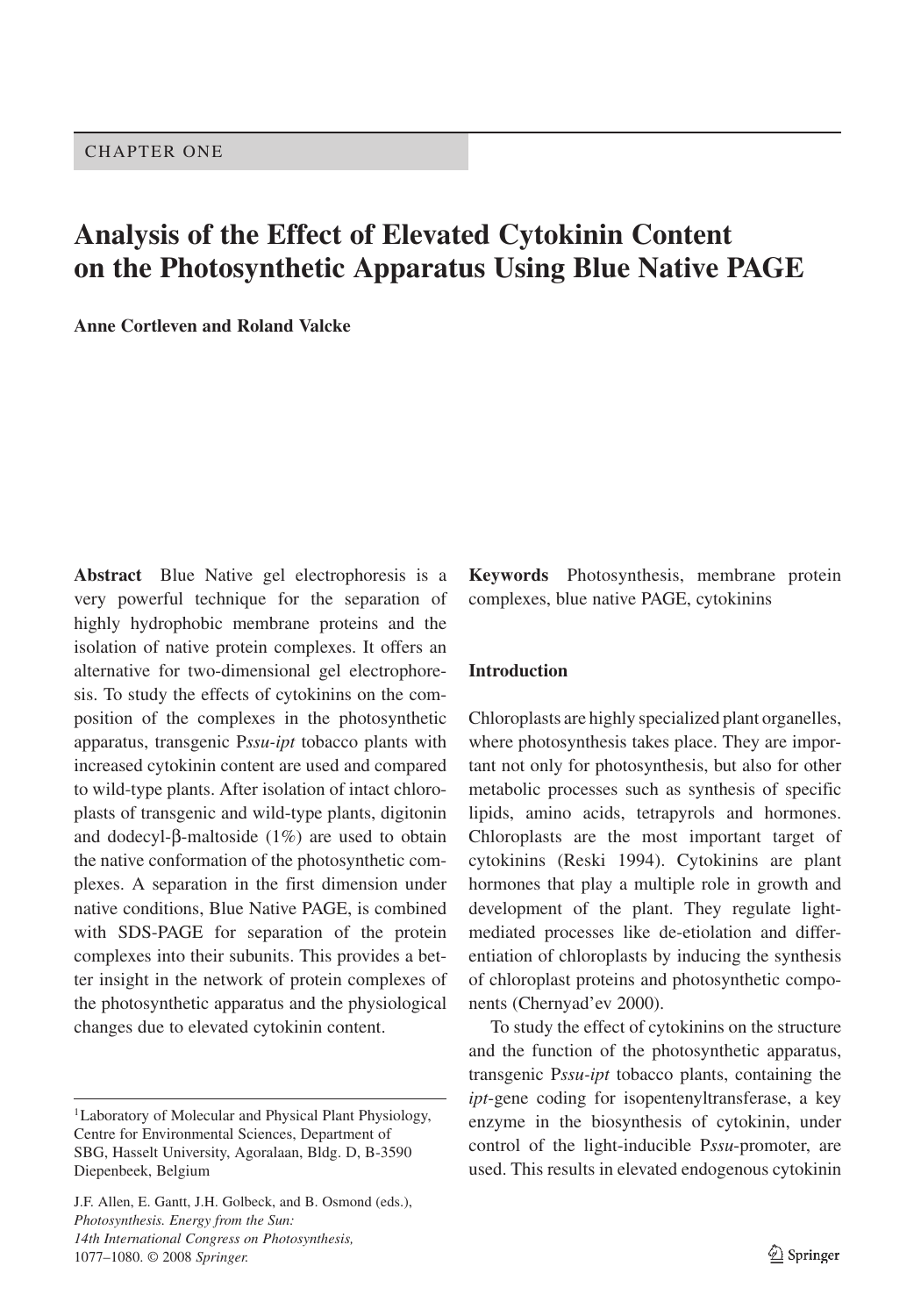content. Previous studies showed that transgenic P*ssu*-*ipt* tobacco plants show a reduction in photosynthesis (Synková et al. 1999). To study the effects of elevated cytokinins on the structure of the photosynthetic apparatus, 2D-gel electrophoresis was used. This technique is not useful for the separation of native protein complexes or highly hydrophobic proteins (Santoni et al. 2000). The chloroplasts contain different highly hydrophobic protein complexes such as photosystem I and II, cytochrome  $b_{6}f$  complex and ATP-synthase. Therefore, Blue-native PAGE offers a good alternative to study the proteome of the chloroplasts and any structural changes that may occur due to elevated endogenous cytokinin content.

#### **Materials and methods**

*Cultivation of plants*. All plants were cultivated in a greenhouse. Wild-type plants, *Nicotiana tabacum* L. cv. Petit Havana SR1, were sown in potting soil (Universal potting soil, Agrofino, Agrofino Products N.V.). After 2 weeks, they were put on Grodan (Grodania A/S, Hedehusene, Denmark) saturated with half-strength Hoagland solution. The transgenic plants, containing the *ipt*-gene under control of the *Pisum sativum* ribulose-1,5-biphosphate carboxylase small subunit promoter sequence (*Pssu-ipt*), were obtained using the *Agrobacterium tumefaciens* system as described by Beinsberger et al. (1992). After transformation, the seeds were sown on Murashige-Skoog medium with kanamycin (100 mg/mL). Only kanamycin resistant seedlings (2–3 weeks old) were further cultivated under the same conditions as wild-type plants (temperature 18°C, humidity 60%). Additional illumination was provided 16h a day with AgroSon T (400 W) and HTQ (400 W) lamps (photon flux density of 200 µmol quanta  $(m^{-2} s^{-1})$ ).

*Isolation of intact chloroplasts*. Intact chloroplasts were isolated from 6-week-old wildtype plants and transgenic plants of comparable height, following a modified version of the method described by Bartlett et al. (1982). Leaves  $(50 g)$ were harvested and homogenized in 200 ml ice-cold

grinding buffer  $(2 \text{ mM } \text{NaEDTA}, 1 \text{ mM } \text{MgCl}_2,$  $1 \text{ mM } MnCl_2$ ,  $50 \text{ mM } Hepes-KOH$ , pH  $7.5$ ,  $0.33 \text{ M }$ sorbitol, 5 mM sodium ascorbate) for three times 10 s, using a Braun MX-32 mixer. All subsequent steps were carried out at 4°C. The suspension was filtered through four layers miracloth and a fraction containing chloroplasts was sedimented by centrifugation at 1,400 g for 5 min. The green pellet was resuspended in grinding buffer (5 ml/50 g). Two milliliter of this suspension was loaded on a continuous 10–80% Percoll gradient (3% PEG 6000, 1% Ficoll, 1% BSA) and centrifuged for 20 min at 8,000 *g*. Two green bands are visible after centrifugation. The upper band contains the broken chloroplasts and the lower band the intact chloroplasts, which were collected with a syringe, washed with 5–10 volumes grinding buffer and centrifuged for 10 min. The intact chloroplasts are then resuspended in TMK-buffer (10 mM Tris pH 6.8, 10 mM  $MnCl<sub>2</sub>$ , 20 mM KCl) and centrifuged for 10 min at 2,200 *g*. The pellet was dissolved in TMK buffer at a concentration of 1 mg chlorophyll/mL.

*BN-PAGE/SDS-PAGE*. BN-PAGE was performed according to Reisinger and Eichacker (2006). All steps of the sample preparation were performed on ice. Two different detergents (digitonin and dodecyl-β-maltoside) were used for solubilization of the membrane protein complexes. Before solubilization, the chloroplast suspension was centrifuged at 400 *g* during 3 min. The pelleted chloroplasts were then solubilized with  $1\%$  (w/v) dodecyl-β-maltoside (30μl) or 2.5% (w/v) digitonin  $(50 \mu l)$  for 10 min. After solubilization, the samples were centrifuged for 10 min at 13,000 *g*. One microliter loading buffer (5% (w/v) Serva Blue G250, 750 mM ε–aminocaproic acid) was added to the supernatant and the mixture was loaded on a 5–15% acrylamide gradient gel (4% acrylamide stacking gel). Electrophoresis was performed in a Protean II electrophoresis system (Bio-Rad, USA) at 4°C applying a constant voltage of 250 V overnight. For SDS-PAGE, lanes of the first dimension were incubated in solubilization buffer  $(2\%$  (w/v) SDS, 66 mM Na<sub>2</sub>CO<sub>3</sub>, 2% (w/v) β-mercapto-ethanol, 10% (w/v) glycerol, 0.5 M Tris/HCl pH 6.8) for 30 min at room temperature. Thereafter,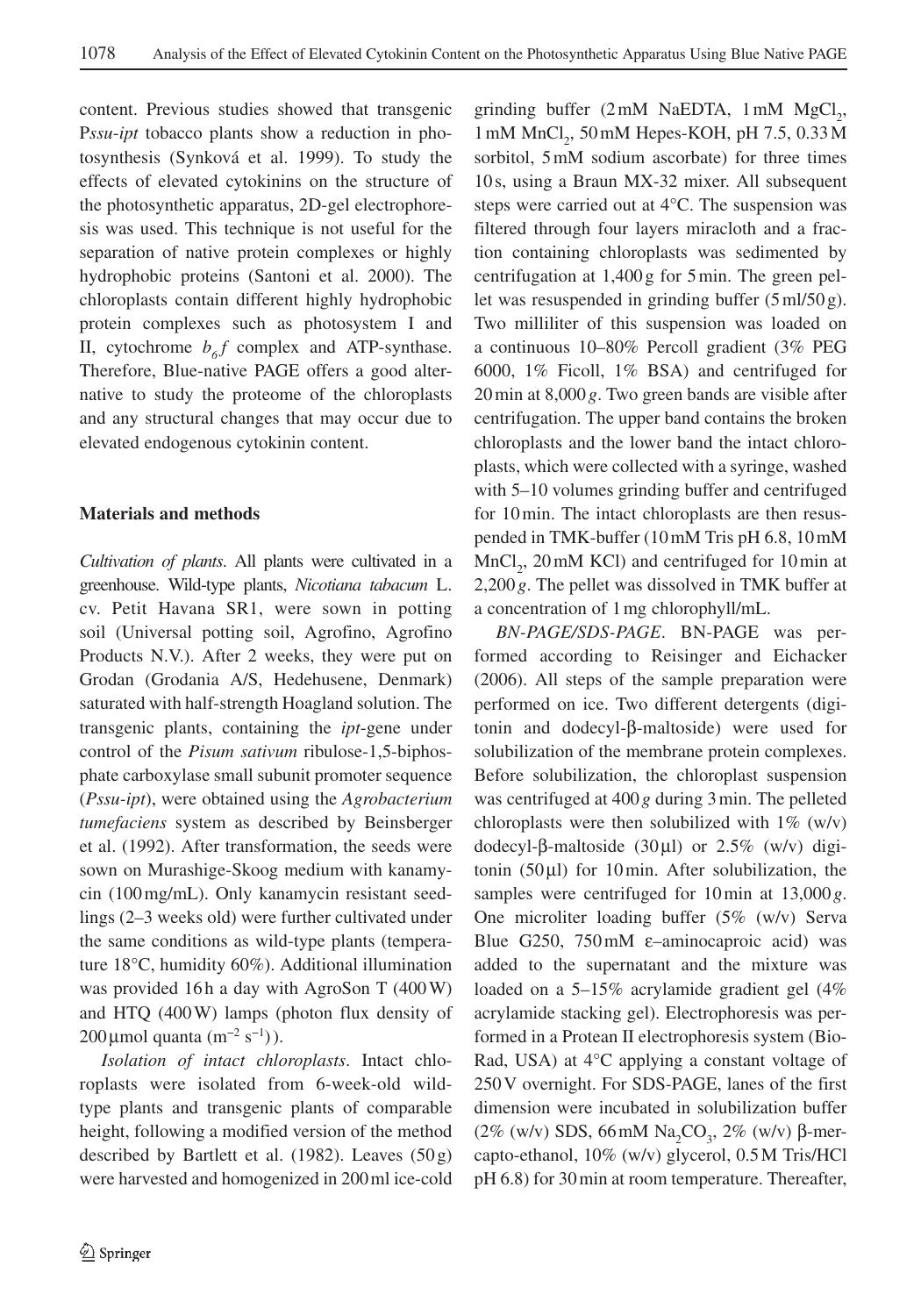the lane was put on a second dimension gel (10% acrylamide, stacking gel: 4% acrylamide) and overlaid with agarose solution (25 mM Tris pH 8.8, 192 mM glycine, 0.1% SDS, 0.5% (w/v) agarose, 0.0002% bromophenolblue). Electrophoresis (1 h at 2 W/gel, followed by 1 h 4 W/gel and finally 4 h at 17 W/gel) was carried out in EttanDalt*six* system (Amersham Bioscience).

*Staining and analysis*. After electrophoresis, gels were fixed in fixation solution (45% (v/v) methanol, 5% (v/v) acetic acid) overnight. Blue Native gels were stained with Coomassie dye (50% (v/v) methanol, 7% (v/v) acetic acid, 0.025% (w/v) Coomassie Brilliant Blue G250) for 4 h and unstained overnight in methanol (50% v/v), acetic acid (7% v/v) after fixation, the second dimension gels were washed three times with  $50\%$  (v/v) ethanol for 20 min, incubated for 1 min in  $0.02\%$  (w/v)  $NaSO_4$  and rinsed three times with water. Thereafter, the gels were incubated for 20 min in 0.2% (w/v) silvernitrate, rinsed three times with water and incubated in 0.04% formaldehyde, 6% (w/v) sodiumcarbonate until the spots were visible. This coloring reaction is stopped using 5% (v/v) acetic acid. After staining, the gels were scanned and analysed with Image Master Platina (Amersham Bioscience).

#### **Results**

*Blue native PAGE of chloroplast protein complexes*. Digitonin and dodecyl-β-maltoside proved to be very suitable detergents for the solubilization and stabilization of supercomplexes of chloroplasts (Heinemeyer et al. 2004; Kügler et al. 1997). To determine the optimal detergent-protein ratio for solubilization of the supercomplexes, intact chloroplasts were treated with different digitonin or dodecyl-β-maltoside concentrations and analysed by 1D Blue Native PAGE. Low concentration of detergent resulted in less sharp bands and reduced separation of the complexes. High concentrations of detergents resulted in micelle-formation. The best separation of the chloroplast complexes was obtained using 1% (w/w) dodecyl-β-maltoside and 2.5% (w/w) digitonin.

### dodecyl-β-maltoside

digitonin



**Fig. 1** Blue Native electrophoresis of intact chloroplasts of wild-type (WT) and transgenic (P*ssu-ipt)* tobacco plants after staining with Coomassie Brilliant Blue. Intact chloroplasts were solubilized in 1% (w/v) digitonin or  $2.5\%$  (w/v) dodecyl-β-maltoside. No differences in protein complexes are visible between WT and P*ssu*-*ipt* for dodecyl-β-maltoside as wel as for digitonin

Unfortunately, there were no qualitative differences in the supercomplex pattern between transgenic and wild-type (Fig. 1).

*Analyses of the subunits of the protein complexes*. To further investigate the protein complexes, Blue Native strips were subjected to SDS-PAGE in the second dimension. Under these conditions, proteincomplexes dissociate into their subunits.

After staining and software analyses of these gels, no differences were found in subunit composition of the protein complexes (Fig. 2).